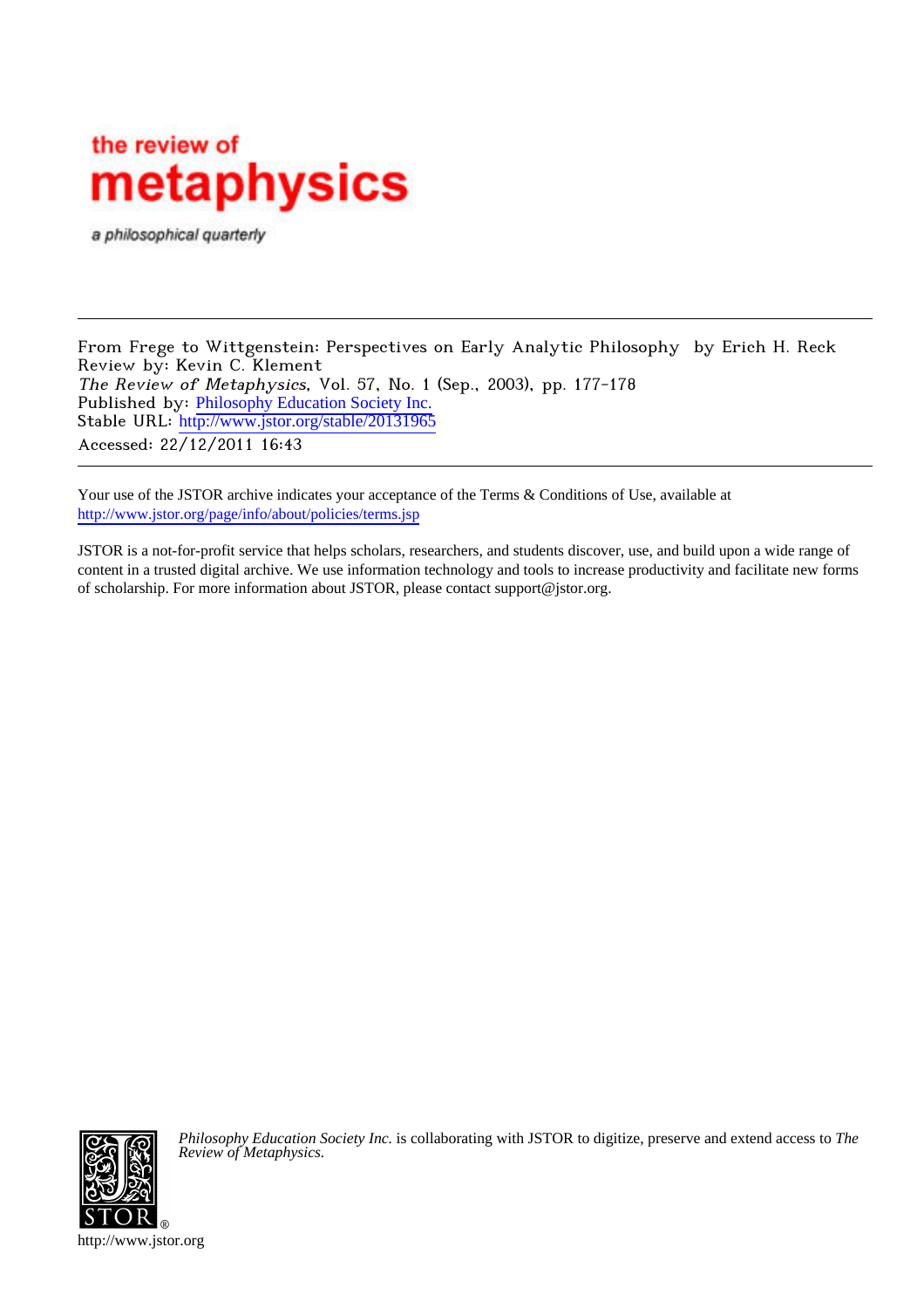**Reck, Erich H., editor. From Frege to Wittgenstein: Perspectives on Early Analytic Philosophy. Oxford: Oxford University Press, 2002. xv + 470**  pp. Cloth, \$65.00—This anthology consists of fifteen philosophical and **historical essays by different authors on the works of Frege and Wit tgenstein and the relationship between the two. (The title is not meant to imply "and everything in between.") The essays are divided into four**  parts: (i) historical background and general themes, (ii) Frege's philoso**phy, (iii) ties between Frege's work and Wittgenstein's, and (iv) Wittgen stein's early thought.** 

**The lead essay, by the editor, gives a thorough biographical treatment**  of the interactions between Frege and Wittgenstein—their in-face encounters and correspondence—providing a historical backdrop for the **volume. Next, Gottfried Gabriel explores what Frege's philosophy took**  from Hermann Lotze, and, generally, what his work shared with the neo-**Kantian tradition. Steven Gerrard ends part 1 by attempting to bring the "early" and "later" Wittgensteins closer together by presenting a revised**  reading of the dialectic of the *Tractatus* in line with the "New Wittgen**stein" movement of Cora Diamond, James Conant, and others.** 

**Frege's conception of truth looms large in part 2. Hans Sluga outlines seven chronological phases in Frege's thinking about truth, culminating in the bold conjecture that some of the argumentation in his 1918 "The Thought" was directed at Wittgenstein. Sanford Shieh addresses**  whether Frege's understanding of truth precludes him from employing **the contract of the state of the state of the state of the state of the state of the state of the state of the state of the state of the state of the sta semantic methods in explaining and justifying his logic, contrasting his reading with those of Michael Dummett and Thomas Ricketts. Marco Ruffino investigates Frege's understanding of value-ranges as logical ob jects and argues that Frege's identification of the truth-values with value-ranges, understood as a conjecture to be tested within his system of logic, is not inconsistent with his Platonism. Joan Weiner, in turn,**  tackles the difficult \$32 of *Grundgesetze*, rejecting the standard inter**pretation that it is part of an inductive, metatheoretic proof that all signs of his logical language have a reference, and reading it instead as a se**  ries of "elucidations" designed to aid in the recognition of the referenti**ality of the primitive expressions.** 

**Warren Goldfarb begins part 3 by challenging interpretations of the Tractatus that take it to be centrally concerned with remedying certain tensions within Frege's philosophy, as he questions the sophistication of Wittgenstein's understanding of Frege. Next, Danielle MacBeth summa rizes what she sees as a fundamental divergence between Frege's infer ence-based theory of meaning and Wittgenstein's picture theory and suggests that it accounts for their smaller disagreements over judgment, identity, logical connectives, and the like. Thomas Ricketts focuses more narrowly on Wittgenstein's objections to Frege's understanding of truth-functional connectives and the judgment stroke, tracing them to the understanding of the sense of a sentence Wittgenstein developed in response to difficulties in Russell's theory of representation. Cora Dia**  mond closes part 3 by placing Wittgenstein's discussion of truth and rep**resentation within a distinctly pre-Tarskian framework established in part by Frege and Russell and challenges the interpretation of the Trac tatus as presenting a sophisticated correspondence theory.**